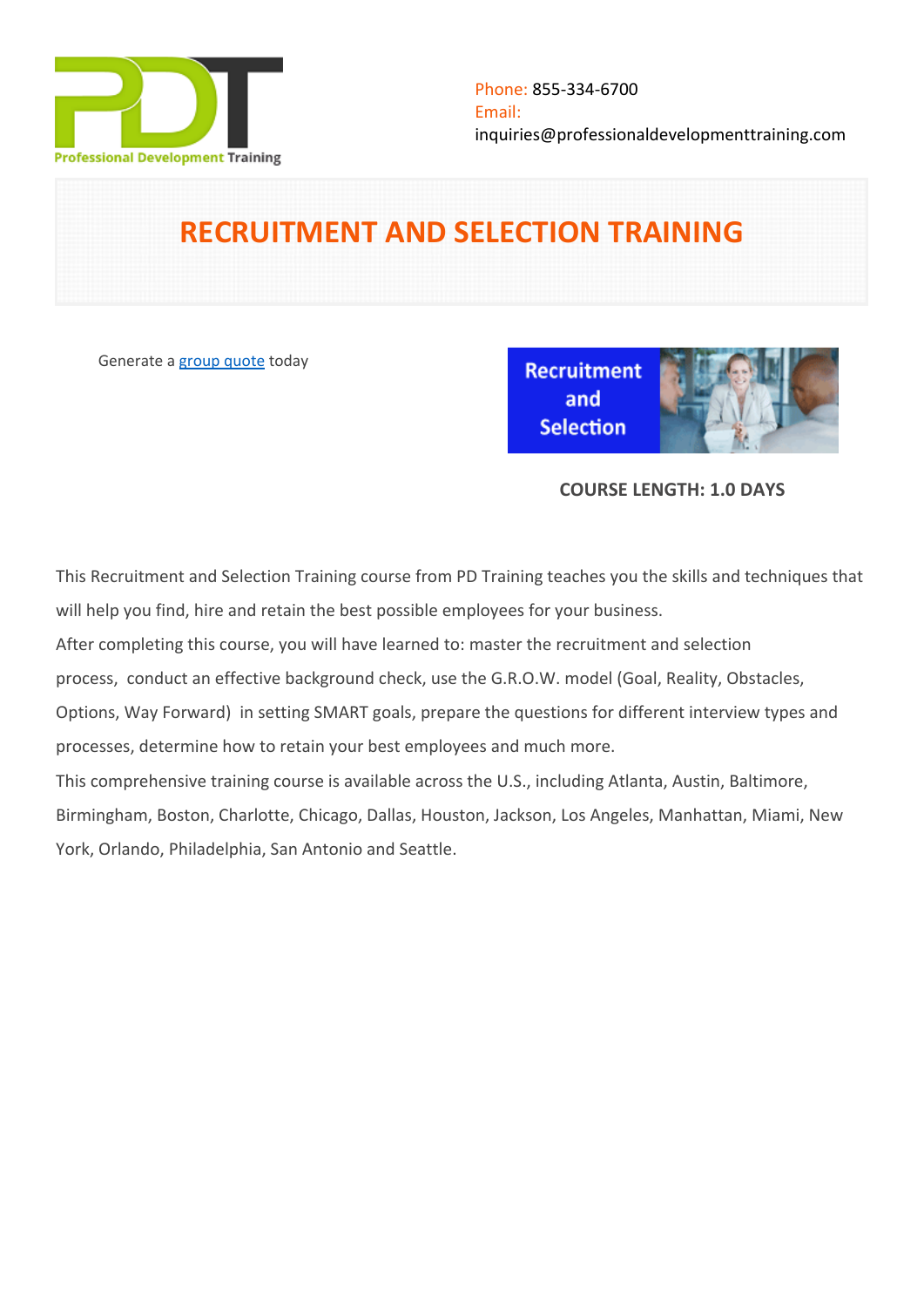### **RECRUITMENT AND SELECTION TRAINING COURSE OUTLINE**

#### **FOREWORD**

Your employees are a vital part of determining the success of your business. Finding the best employees for each position requires strong recruitment strategies. Top talent will not always find you. You must seek out people to fill the positions that you have open. Recruiting the most qualified candidates will ensure that your employees keep your company running smoothly.

#### **OUTCOMES**

#### **By the end of this training course, participants will:**

- Master the recruitment process
- Recognize the G.R.O.W. model & how to set goals
- Learn how to prepare for the interview & question process
- Identify & avoid bias when making an offer
- Discover new ways of retaining talent & measuring growth

#### **MODULES**

#### **Lesson 1: Getting Started**

Workshop Objectives

#### **Lesson 2: Avoiding Bias in Your Selection**

- Expectancy Effect
- Primacy Effect
- Obtaining Bias Information
- Stereotyping
- Case Study

#### **Lesson 3: Introduction to Recruitment**

- What is Recruitment?
- Challenges and Trends
- Sourcing Candidates
- Requirements
- Case Study

#### **Lesson 5: The Selection Process**

- Job Analysis and Descriptions
- The Approach
- The Recruitment Interview
- Testing
- Case Study

#### **Lesson 4: The Background Check**

- Preparation
- Data Collection
- Illegal Questions
- Being Thorough without Being Pushy
- Case Study

#### **Lesson 6: Making Your Offer**

- Outlining the Offer
- Negotiation Techniques
- Dealing with Difficult Issues
- Sealing the Deal
- Case Study